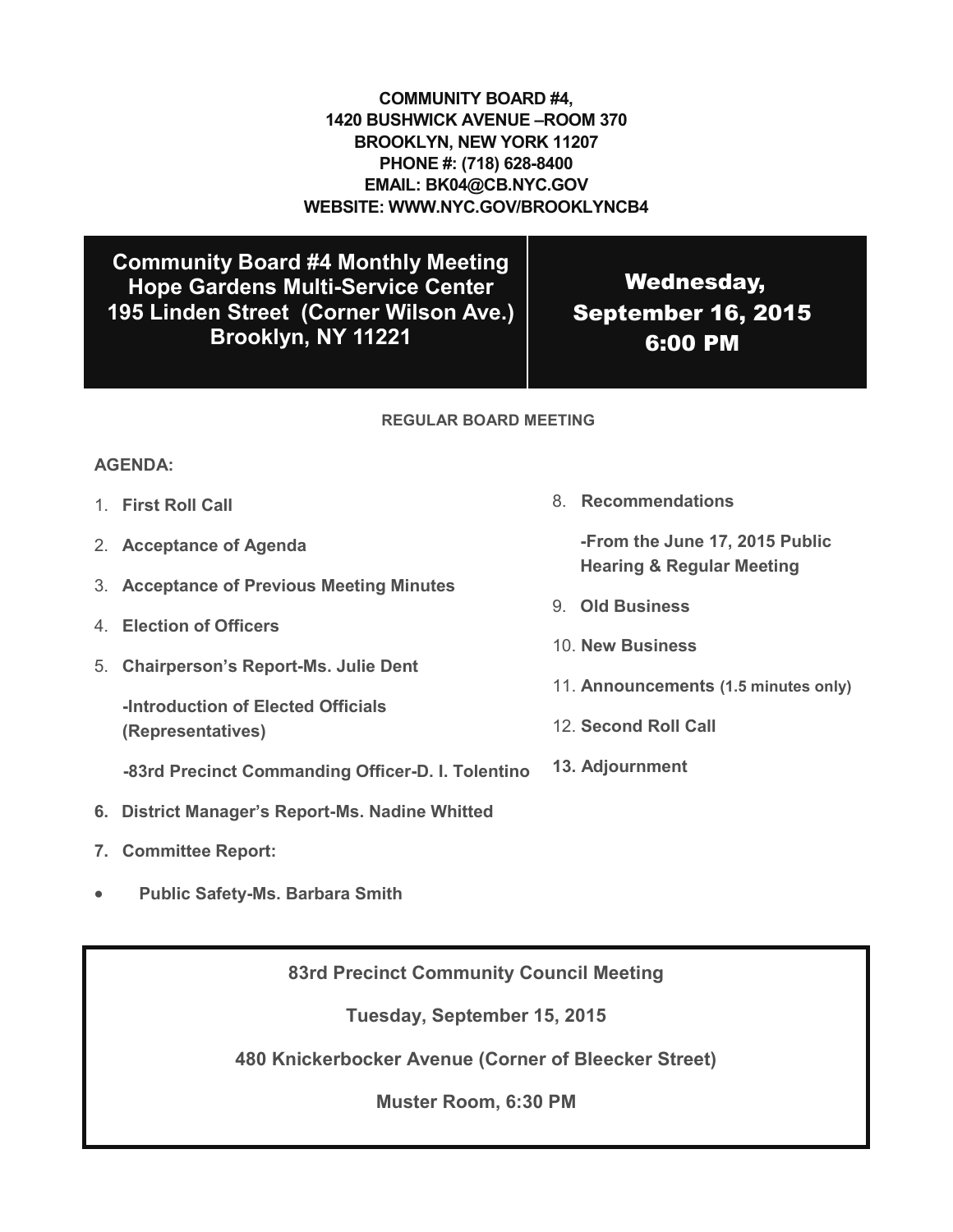|                                                                                                                                                                                                                                                                                                                                                                                                                                                                                         | <b>Community Board #4</b>                                                                                                                                                                  |                                                                                                                                                                                                                                                                                                                                                                                     | <b>Pg. 2</b>                                                                                                                                                                                                                                                                                                                                                                                                                                                                      |  |
|-----------------------------------------------------------------------------------------------------------------------------------------------------------------------------------------------------------------------------------------------------------------------------------------------------------------------------------------------------------------------------------------------------------------------------------------------------------------------------------------|--------------------------------------------------------------------------------------------------------------------------------------------------------------------------------------------|-------------------------------------------------------------------------------------------------------------------------------------------------------------------------------------------------------------------------------------------------------------------------------------------------------------------------------------------------------------------------------------|-----------------------------------------------------------------------------------------------------------------------------------------------------------------------------------------------------------------------------------------------------------------------------------------------------------------------------------------------------------------------------------------------------------------------------------------------------------------------------------|--|
| Eric L. Adams<br>Brooklyn Borough President and                                                                                                                                                                                                                                                                                                                                                                                                                                         | Diana Reyna<br>Deputy Borough President                                                                                                                                                    |                                                                                                                                                                                                                                                                                                                                                                                     | <b>Come join Brooklyn Borough President</b><br>Eric L. Adams as he celebrates                                                                                                                                                                                                                                                                                                                                                                                                     |  |
| In partnership with<br>The Brooklyn (Kings County)<br>Hispanic Chamber of Commerce<br>Present<br><b>LATINO</b><br><b>HERITAGE CELEBRATION 2015</b><br><b>BROOKLYN BOROUGH HALL</b><br>www.brooklyn-usa.org                                                                                                                                                                                                                                                                              | Ponce De Leon<br>&<br><b>Federal Bank</b><br>TUESDAY, SEPTEMBER 29TH * 5:30 PM-9:00 PM<br>209 JORALEMON STREET, BROOKLYN, NY 11201<br>RSVP: 718-802-3717 or ycrisostomo@brooklynbp.nyc.gov |                                                                                                                                                                                                                                                                                                                                                                                     | <b>AUTUMN MOONFESTIVAL</b><br>AT BROOKLYN BRIDGE PARK-PIER 1<br>Saturday, September 26, 2015<br>10:00AM - 5:00PM<br><b>SHARING CULTURAL AND REGIONAL CUSTOMS</b><br><b>Traditional Food</b><br><b>Cultural Performances</b><br>Children's Lantern Parade<br><b>Moon Cakes</b><br>Chinese Calligraphy<br>Popcorn/Cotton Candy Machines and more<br>SUBWAY DIRECTIONS TO BROOKLYN BRIDGE PARK<br>A/C<br>2/3<br>F<br><b>High Street</b><br><b>Clark Street</b><br><b>York Street</b> |  |
| <b>Access to Legal Service</b><br><b>Access to Legal Service</b><br>Brooklyn Borough President Eric L. Adams<br>In partnership with<br><b>Legal Services NYC (Brooklyn Branch)</b><br>And The Brooklyn Volunteer Lawyers Project, Inc. will offer free legal service<br>Please call 718-802-3777 to make an appointment to get free legal assistance. Appointments are re-<br>quired. Walk-ins will only be seen based on availability. The last appointment for the day is at 4:15 PM. |                                                                                                                                                                                            |                                                                                                                                                                                                                                                                                                                                                                                     |                                                                                                                                                                                                                                                                                                                                                                                                                                                                                   |  |
| 2nd Wednesday of every<br>month Between 2:00 PM and<br>5:00 PM Foreclosure Interven-<br>tion/Prevention by Brooklyn<br><b>Volunteer Lawyer's Project,</b><br>Inc.                                                                                                                                                                                                                                                                                                                       | 2nd and 4th Thursday of every<br>month between 2:00 PM and 5:00<br><b>PM</b><br>Housing and Elder Law, and Pen-<br>sions matters by Legal Services<br><b>NYC (Brooklyn Branch)</b>         |                                                                                                                                                                                                                                                                                                                                                                                     | At Brooklyn Borough Hall<br>209 Joralemon Street,<br>Room G-80<br>Brooklyn, New York 11201                                                                                                                                                                                                                                                                                                                                                                                        |  |
| September is<br><b>National Emergency</b><br><b>Preparedness Month</b><br>"READY NEW YORK PRESENTATION" for<br><b>Community</b><br>Friday, September 18, 2015<br>12 noon to 1:00 PM<br>Location: Dolores E. Jackson Auditorium,<br>3rd floor<br><b>Woodhull Medical Center</b><br>760 Broadway, Brooklyn, NY                                                                                                                                                                            |                                                                                                                                                                                            | <b>LIFE Audrey Johnson Learning Center</b><br>272 Moffat Street, Brooklyn, New York<br>11207<br>718-574-0130<br>Year round open enrollment<br><b>NYS Licensed teachers</b><br><b>Serving Pre-schools,</b><br>2.9 to 4 year olds.<br><b>Programs Offered:</b><br>• Early Learning<br>• Head Start<br>• Child Care<br>• Department of Education Universal<br>Pre-Kindergarten (U.P.K) |                                                                                                                                                                                                                                                                                                                                                                                                                                                                                   |  |